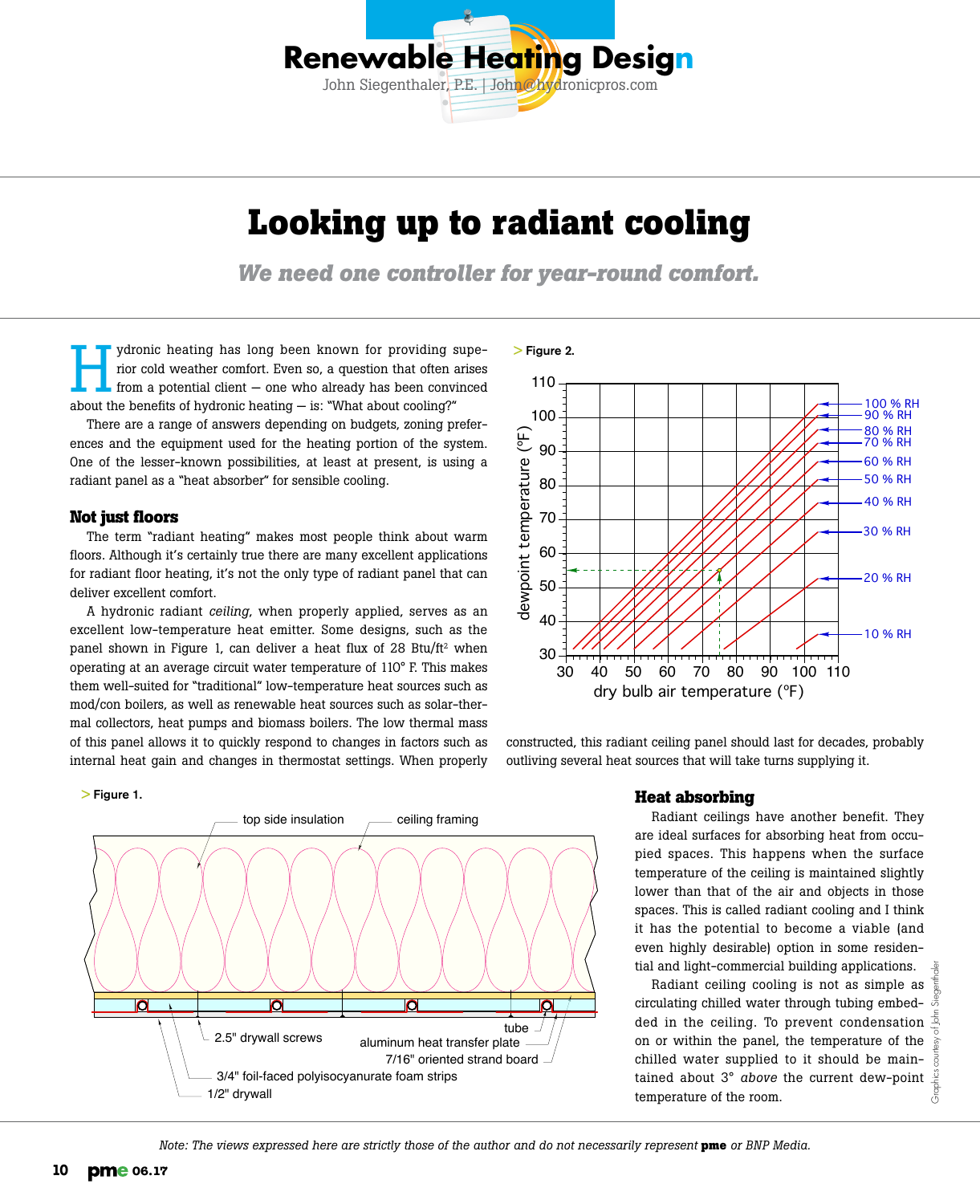## **Renewable Heating Design**



> Figure 4.



The dew-point temperature depends on both the dry-bulb temperature of the room air and its relative humidity. It can be calculated, determined from a graph such as Figure 2 (on page 10) or referenced from a psychometric chart.

A change in dry-bulb temperature or relative humidity will change the dew-point temperature and thus require a change in the chilled-water temperature supplied to the radiant ceiling panel.

Designers should keep in mind that different areas of a building can have different dew-point temperatures at the same time. For example, a vestibule in which the exterior door is frequently opened on a hot and humid day likely will have a higher dewpoint temperature compared to an interior





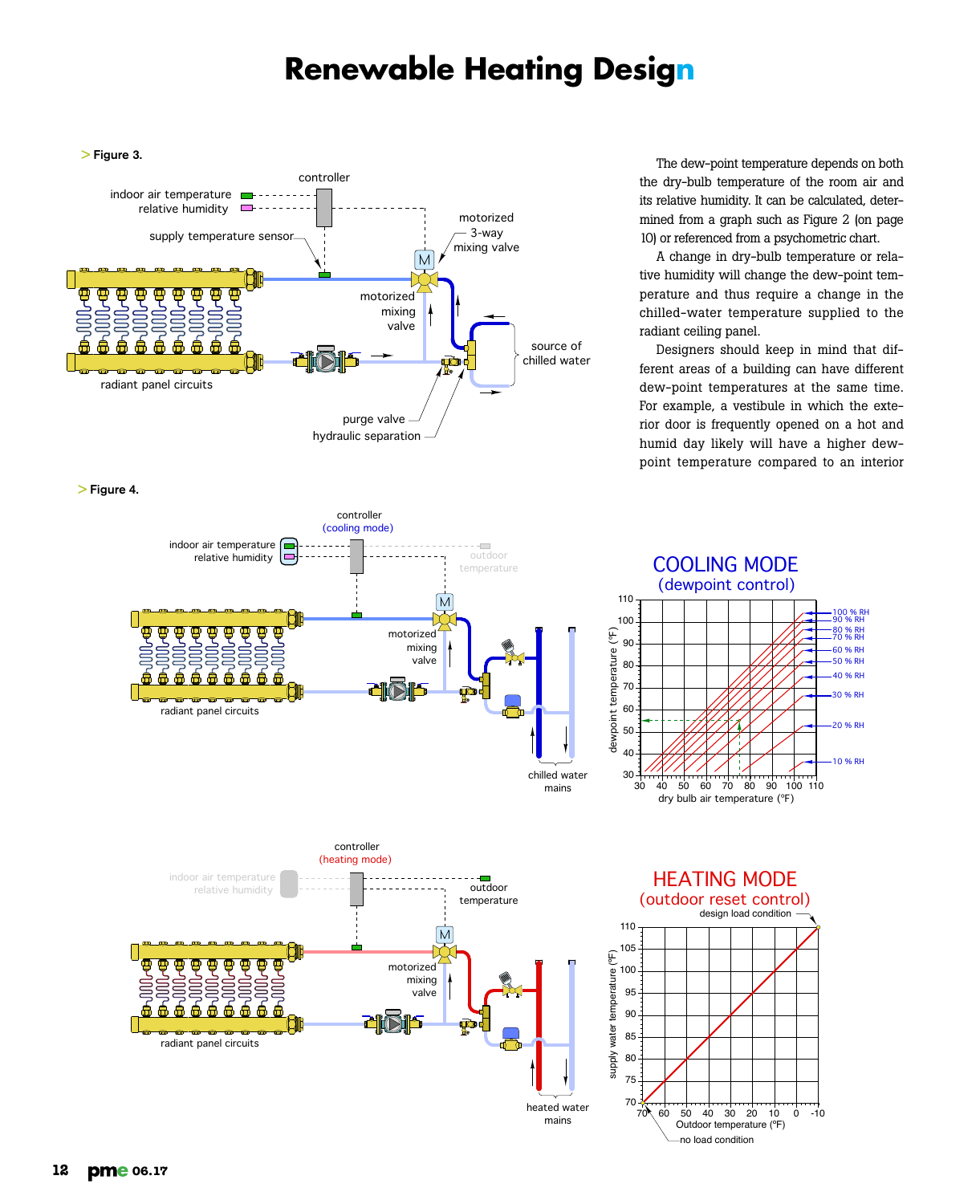### **Renewable Heating Design**

> Figure 5.



space with minimal sources of moisture. Buildings with such spaces should be divided into zones and *the chilled-water temperature to each of those zone needs to be independently controlled.*

One of the simplest ways to maintain the chilled-water temperature supplied to a radiant panel above dew-point temperature is with a three-way motorized mixing valve  $-$  the same type of valve that would regulate the temperature of warm water supplied to the panel during heating mode. In cooling operation, the valve mixes chilled water, supplied from some source, with slightly warmer water returning from the radiant panel.

The controller operating the three-way valve would continuously sense the dry-bulb temperature and relative humidity within a space. It would use this information to determine the current dew-point temperature. It would then compare this temperature to that of the water being supplied to the panel. Its objective would be to maintain the supply water temperature about 3° above the dew-point temperature.

Figure 3 (on page 12) shows how this controller would connect with the mixing valve and associated chilled-water distribution piping.

This is the same piping one could use to control the temperature of warm water supplied to the radiant panel circuits for heating. *The only difference is the control logic used to regulate the mixing valve.* For cooling, it would be the previously discussed dew-point control. For heating, it would be outdoor reset control, where the water temperature supplied to the panel increases as the outdoor temperature decreases.

So wouldn't it make sense to have a *single* electronic controller that includes both control algorithms? This would allow the same panel that provides excellent thermal comfort in winter to provide sensible cooling in summer. The concept is shown in Figure 4 (on page 12).

### **More smarts**

Because condensation must be avoided, radiant panels only can provide *sensible* cooling (e.g., lowering the air's dry-bulb temperature). Proper system design also must address latent cooling (e.g., lowering the moisture content of the air). The latent cooling load can only be handled by a device that allows condensation to form within it and properly dispose of that condensate. Most systems use one or more air handlers equipped with chilled-water coils and drip pans for this purpose. The volume of air passing through the air handler often is determined by the ventilation load of the space.

Figure 5 shows the concept for such an air handler. It includes a heat-recovery unit that scavenges some of the cooling effect of the exhaust air stream and uses it to precondition the incoming ventilation air. This assembly also includes a multiple tube-row chilled-water coil that is very effective in dehumidifying the air